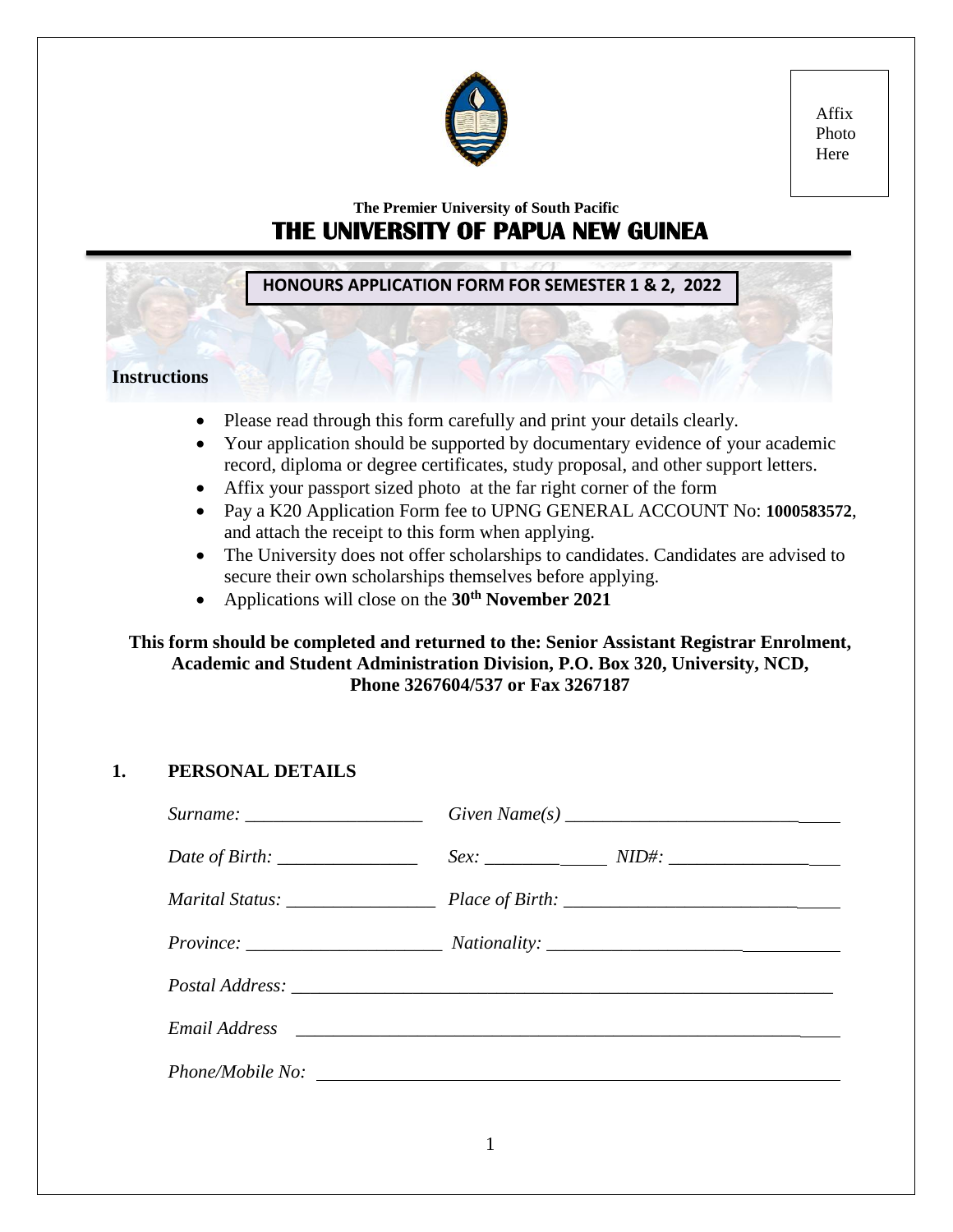|              | Employee: Yes() No()                                                                        |
|--------------|---------------------------------------------------------------------------------------------|
|              |                                                                                             |
|              |                                                                                             |
|              |                                                                                             |
|              |                                                                                             |
|              |                                                                                             |
|              |                                                                                             |
|              | <b>EDUCATIONAL QUALIFICATIONS</b>                                                           |
| information. | If you have completed your Degree Program at UPNG, provide the following                    |
|              | $\emph{School}$ $ID$ $ID$                                                                   |
|              | Degree/Diploma Awarded: ________                                                            |
|              | (eg: Bachelor of $\overline{Arts}$ )                                                        |
|              |                                                                                             |
|              | If you have completed your Degree/Diploma at another tertiary institution, provide details: |
|              |                                                                                             |
|              |                                                                                             |
|              |                                                                                             |
|              | (eg: Bachelor of Arts)                                                                      |
|              |                                                                                             |
|              |                                                                                             |

*Important: Attach genuine, certified copies of the Certificates and Academic Transcript.*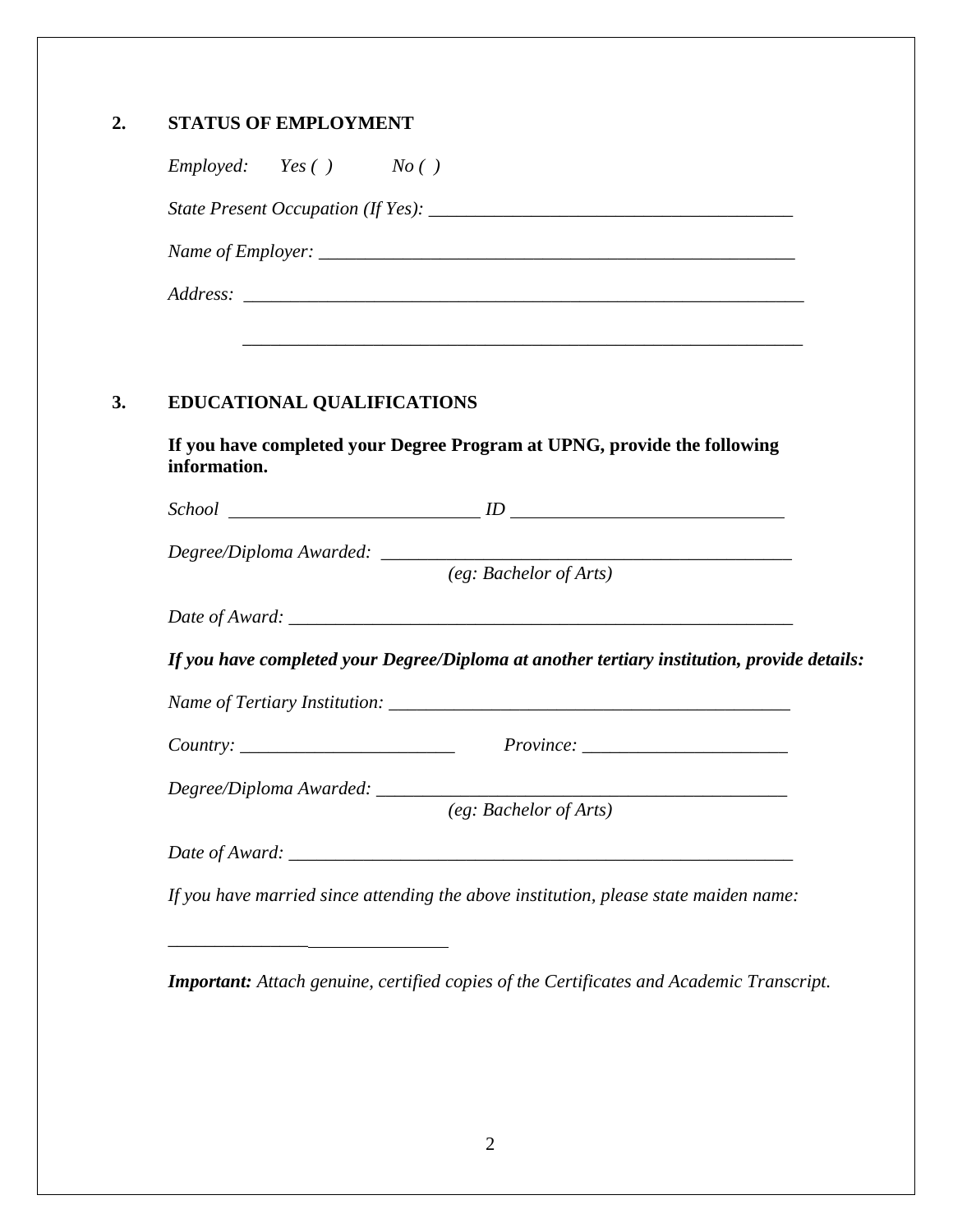#### **4. PROPOSED COURSE PROGRAMME OF STUDY**

*State Your Proposed Field of Study: \_\_\_\_\_\_\_\_\_\_\_\_\_\_\_\_\_\_\_\_\_\_\_\_\_\_\_\_\_\_\_\_\_\_\_\_\_\_*

*Academic Strand: \_\_\_\_\_\_\_\_\_\_\_\_\_\_\_\_\_\_\_\_\_\_\_\_\_\_\_\_\_\_\_\_\_\_\_\_\_\_\_\_\_\_\_\_\_\_\_\_*

*School: \_\_\_\_\_\_\_\_\_\_\_\_\_\_\_\_\_\_\_\_\_\_\_\_\_\_\_\_\_\_\_\_\_\_\_\_\_\_\_\_\_\_\_\_\_\_\_\_\_\_\_\_\_\_\_\_\_\_\_\_*

Please attach a full description of your proposed program. Discuss it with your prospective supervisors before finalising the course you wish to pursue. Your proposal and amendments must be approved and signed by at least one of your supervisors.

*Describe the Research Training and Experience that you received, which is relevant to the field you propose to work, including the dates (Use a separate sheet, if necessary):*

*\_\_\_\_\_\_\_\_\_\_\_\_\_\_\_\_\_\_\_\_\_\_\_\_\_\_\_\_\_\_\_\_\_\_\_\_\_\_\_\_\_\_\_\_\_\_\_\_\_\_\_\_\_\_\_\_\_\_\_\_\_\_\_\_\_\_\_\_\_\_\_\_\_\_\_ \_\_\_\_\_\_\_\_\_\_\_\_\_\_\_\_\_\_\_\_\_\_\_\_\_\_\_\_\_\_\_\_\_\_\_\_\_\_\_\_\_\_\_\_\_\_\_\_\_\_\_\_\_\_\_\_\_\_\_\_\_\_\_\_\_\_\_\_\_\_\_\_\_\_\_*

*Give the name(s) of member(s) of this University or the name(s) of other people (If any) who have been consulted (who could be consulted) about this application.*

*\_\_\_\_\_\_\_\_\_\_\_\_\_\_\_\_\_\_\_\_\_\_\_\_\_\_\_\_\_\_\_\_\_\_\_\_\_\_\_\_\_\_\_\_\_\_\_\_\_\_\_\_\_\_\_\_\_\_\_\_\_\_\_\_\_\_\_\_\_\_\_\_\_\_\_*

*Give the name and address of one (1) person who could be approached for comments on your Academic Performance and Qualifications to undertake a Higher Degree Course:* 

*Status of Studentship: \_\_\_\_\_\_\_\_\_\_\_\_\_\_\_\_\_\_\_\_\_\_\_\_\_\_\_\_\_\_\_\_\_\_\_\_\_\_\_\_\_\_\_\_\_\_\_\_\_*

*(Full-Time/Part-Time)*

*Have you Applied for a Scholarship?: Yes ( ) No ( )*

*\_\_\_\_\_\_\_\_\_\_\_\_\_\_\_\_\_\_\_\_\_\_\_\_\_\_\_\_\_\_\_\_\_\_\_\_\_\_\_\_\_\_\_\_\_\_\_\_*

*\_\_\_\_\_\_\_\_\_\_\_\_\_\_\_\_\_\_\_\_\_\_\_\_\_\_\_\_\_\_\_\_\_\_\_\_\_\_\_\_\_\_\_\_\_\_\_\_\_\_\_*

*State name of Agency/Organisation (If Yes): \_\_\_\_\_\_\_\_\_\_\_\_\_\_\_\_\_\_\_\_\_\_\_\_\_\_\_\_\_\_\_*

*\_\_\_\_\_\_\_\_\_\_\_\_\_\_\_\_\_\_\_\_\_\_\_\_\_\_\_\_\_\_\_\_\_\_\_\_\_\_\_\_\_\_\_\_\_\_\_\_\_\_\_\_\_\_\_\_\_\_\_*

*If No, Will you be able to pay the required Fees?: Yes ( ) No ( )*

**NB: If you are unable to secure a scholarship, you will be required to pay your own fees.**